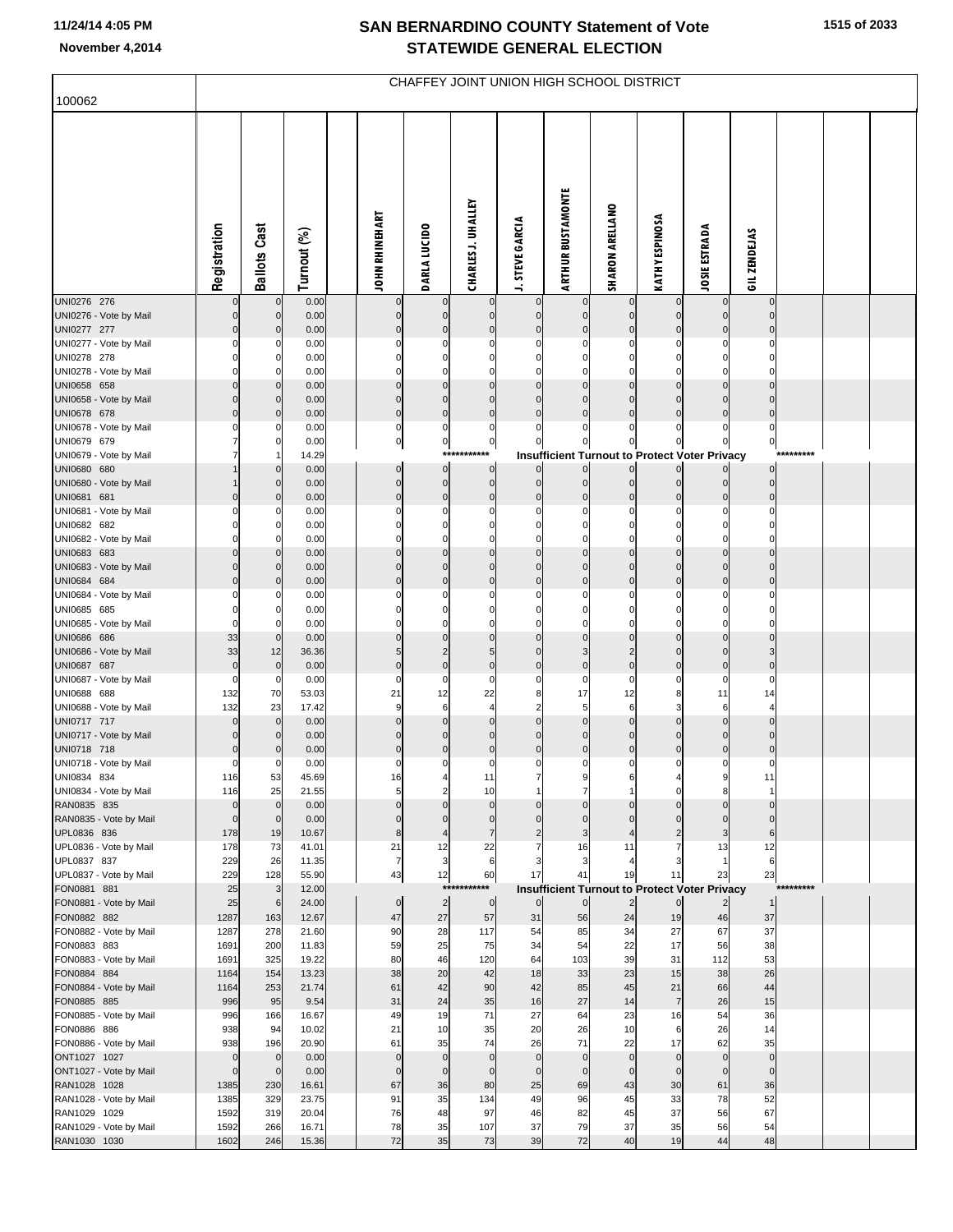| 100062                                 | CHAFFEY JOINT UNION HIGH SCHOOL DISTRICT |                     |                |  |                       |                      |                           |                        |                          |                        |                       |                      |                |  |  |  |
|----------------------------------------|------------------------------------------|---------------------|----------------|--|-----------------------|----------------------|---------------------------|------------------------|--------------------------|------------------------|-----------------------|----------------------|----------------|--|--|--|
|                                        |                                          |                     |                |  |                       |                      |                           |                        |                          |                        |                       |                      |                |  |  |  |
|                                        | Registration                             | <b>Ballots Cast</b> | Turnout (%)    |  | <b>JOHN RHINEHART</b> | DARLA LUCIDO         | <b>CHARLES J. UHALLEY</b> | <b>J. STEVE GARCIA</b> | <b>ARTHUR BUSTAMONTE</b> | <b>SHARON ARELLANO</b> | <b>KATHY ESPINOSA</b> | <b>JOSIE ESTRADA</b> | GIL ZENDEJAS   |  |  |  |
| RAN1030 - Vote by Mail                 | 1602                                     | 354                 | 22.10          |  | 110                   | 45                   | 151                       | 61                     | 122                      | 49                     | 35                    | 82<br>61             | 65             |  |  |  |
| RAN1031 1031<br>RAN1031 - Vote by Mail | 1901<br>1901                             | 258<br>562          | 13.57<br>29.56 |  | 70<br>168             | 39<br>90             | 97<br>245                 | 39<br>105              | 73<br>169                | 45<br>80               | 22<br>53              | 129                  | 49<br>84       |  |  |  |
| RAN1032 1032                           | 1661                                     | 219                 | 13.18          |  | 54                    | 33                   | 73                        | 29                     | 64                       | 22                     | 29                    | 42                   | 53             |  |  |  |
| RAN1032 - Vote by Mail<br>RAN1033 1033 | 1661<br>1584                             | 419<br>221          | 25.23<br>13.95 |  | 138<br>61             | 65<br>31             | 174<br>81                 | 57<br>31               | 136<br>61                | 74<br>42               | 52<br>37              | 103<br>39            | 71<br>29       |  |  |  |
| RAN1033 - Vote by Mail                 | 1584                                     | 297                 | 18.75          |  | 82                    | 60                   | 114                       | 43                     | 77                       | 51                     | 35                    | 61                   | 61             |  |  |  |
| RAN1034 1034                           | 1457<br>1457                             | 180                 | 12.35          |  | 46<br>82              | 31                   | 61<br>102                 | 20                     | 53<br>81                 | 24                     | 20<br>27              | 43<br>79             | 14<br>31       |  |  |  |
| RAN1034 - Vote by Mail<br>RAN1035 1035 | 938                                      | 260<br>155          | 17.84<br>16.52 |  | 34                    | 44<br>23             | 56                        | 37<br>17               | 42                       | 40<br>25               | 10                    | 45                   | 29             |  |  |  |
| RAN1035 - Vote by Mail                 | 938                                      | 240                 | 25.59          |  | 76                    | 35                   | 95                        | 31                     | 81                       | 42                     | 17                    | 66                   | 42             |  |  |  |
| RAN1036 1036<br>RAN1036 - Vote by Mail | 1273<br>1273                             | 183<br>384          | 14.38<br>30.16 |  | 49<br>109             | 38<br>48             | 56<br>122                 | 33<br>67               | 45<br>98                 | 38<br>53               | 21<br>32              | 21<br>70             | 36<br>73       |  |  |  |
| RAN1037 1037                           | 1534                                     | 260                 | 16.95          |  | 80                    | 36                   | 78                        | 40                     | 63                       | 41                     | 32                    | 48                   | 57             |  |  |  |
| RAN1037 - Vote by Mail                 | 1534                                     | 288                 | 18.77          |  | 91                    | 41                   | 111                       | 40                     | 83                       | 43                     | 39                    | 69                   | 58             |  |  |  |
| RAN1038 1038<br>RAN1038 - Vote by Mail | 1420<br>1420                             | 266<br>269          | 18.73<br>18.94 |  | 73<br>70              | 35<br>48             | 82<br>113                 | 35<br>52               | 70<br>89                 | 34<br>47               | 34<br>34              | 47<br>76             | 52<br>48       |  |  |  |
| RAN1039 1039                           | 1504                                     | 260                 | 17.29          |  | 69                    | 38                   | 88                        | 45                     | 64                       | 37                     | 41                    | 56                   | 43             |  |  |  |
| RAN1039 - Vote by Mail                 | 1504                                     | 387                 | 25.73          |  | 124                   | 62                   | 179                       | 53                     | 124                      | 56                     | 45                    | 87                   | 62             |  |  |  |
| RAN1040 1040<br>RAN1040 - Vote by Mail | 1289<br>1289                             | 198<br>239          | 15.36<br>18.54 |  | 65<br>49              | 23<br>24             | 57<br>92                  | 31<br>38               | 56<br>$77$               | 29<br>29               | 22<br>29              | 44<br>63             | 39<br>38       |  |  |  |
| RAN1041 1041                           | 1797                                     | 205                 | 11.41          |  | 51                    | 28                   | 72                        | 34                     | 53                       | 35                     | 26                    | 59                   | 33             |  |  |  |
| RAN1041 - Vote by Mail<br>RAN1042 1042 | 1797<br>1780                             | 402<br>173          | 22.37<br>9.72  |  | 136<br>45             | 45<br>21             | 180<br>53                 | 67<br>27               | 141<br>47                | 62<br>30               | 40<br>24              | 115<br>37            | 81<br>37       |  |  |  |
| RAN1042 - Vote by Mail                 | 1780                                     | 357                 | 20.06          |  | 96                    | 62                   | 108                       | 71                     | 93                       | 69                     | 44                    | 82                   | 68             |  |  |  |
| RAN1043 1043                           | 1688                                     | 201                 | 11.91          |  | 61                    | 30                   | 60                        | 34                     | 59                       | 29                     | 21                    | 44                   | 36             |  |  |  |
| RAN1043 - Vote by Mail<br>RAN1044 1044 | 1688<br>1574                             | 291<br>164          | 17.24<br>10.42 |  | 77<br>44              | 41<br>29             | 115<br>43                 | 39<br>26               | 119<br>45                | 36<br>25               | 31<br>17              | 88<br>29             | 52<br>29       |  |  |  |
| RAN1044 - Vote by Mail                 | 1574                                     | 278                 | 17.66          |  | 71                    | 45                   | 104                       | 59                     | 73                       | 32                     | 36                    | 74                   | 68             |  |  |  |
| RAN1045 1045                           | 1805<br>1805                             | 229<br>394          | 12.69<br>21.83 |  | 50<br>107             | 28<br>57             | 75<br>157                 | 34<br>85               | 60<br>117                | 28<br>50               | 18<br>59              | 63<br>113            | 44<br>74       |  |  |  |
| RAN1045 - Vote by Mail<br>RAN1046 1046 | 1581                                     | 248                 | 15.69          |  | 82                    | 43                   | 84                        | 31                     | 71                       | 41                     | 22                    | 47                   | 59             |  |  |  |
| RAN1046 - Vote by Mail                 | 1581                                     | 331                 | 20.94          |  | 89                    | 37                   | 136                       | 49                     | 118                      | 38                     | 55                    | 80                   | 65             |  |  |  |
| RAN1047 1047<br>RAN1047 - Vote by Mail | 1614<br>1614                             | 218<br>286          | 13.51<br>17.72 |  | 60<br>86              | 35<br>38             | 62<br>108                 | 46<br>55               | 55<br>83                 | 36<br>39               | 14<br>22              | 39<br>70             | 43<br>42       |  |  |  |
| RAN1048 1048                           | 1431                                     | 197                 | 13.77          |  | 47                    | 24                   | 63                        | 31                     | 61                       | 23                     | 28                    | 59                   | 43             |  |  |  |
| RAN1048 - Vote by Mail                 | 1431                                     | 306                 | 21.38          |  | 114                   | 43                   | 127                       | 70                     | 89                       | 37                     | 43                    | 66                   | 57             |  |  |  |
| RAN1049 1049<br>RAN1049 - Vote by Mail | 1310<br>1310                             | 166<br>299          | 12.67<br>22.82 |  | 64<br>85              | 22<br>45             | 51<br>122                 | 20<br>42               | 40<br>95                 | 25<br>46               | 21<br>33              | 39<br>89             | 37<br>52       |  |  |  |
| RAN1050 1050                           | 877                                      | 135                 | 15.39          |  | 47                    | 19                   | 35                        | 24                     | 25                       | 20                     | 16                    | 19                   | 35             |  |  |  |
| RAN1050 - Vote by Mail<br>RAN1051 1051 | 877<br>1338                              | 244<br>131          | 27.82<br>9.79  |  | 90<br>45              | 34<br>29             | 128<br>33                 | 33<br>23               | 93<br>42                 | 45<br>20               | 11<br>10              | 65<br>29             | 48<br>23       |  |  |  |
| RAN1051 - Vote by Mail                 | 1338                                     | 257                 | 19.21          |  | 62                    | 39                   | 96                        | 57                     | 80                       | 45                     | 30                    | 71                   | 39             |  |  |  |
| RAN1052 1052                           | 627                                      | 45                  | 7.18           |  | 10                    | 17                   | $\overline{7}$            | 9                      | $\overline{7}$           | 11                     | $\overline{7}$        | 12                   | $\overline{7}$ |  |  |  |
| RAN1052 - Vote by Mail<br>RAN1053 1053 | 627<br>961                               | 53<br>135           | 8.45<br>14.05  |  | 17<br>33              | $\overline{9}$<br>20 | 15<br>52                  | 14<br>24               | 16<br>46                 | 6<br>14                | 6<br>12               | 17<br>45             | 6<br>26        |  |  |  |
| RAN1053 - Vote by Mail                 | 961                                      | 150                 | 15.61          |  | 42                    | 23                   | 57                        | 26                     | 46                       | 24                     | 19                    | 32                   | 35             |  |  |  |
| RAN1054 1054                           | 942<br>942                               | 144                 | 15.29<br>21.23 |  | 27<br>49              | 20<br>21             | 47<br>72                  | 22<br>15               | 38<br>61                 | 19<br>26               | 11<br>24              | 27<br>56             | 29<br>40       |  |  |  |
| RAN1054 - Vote by Mail<br>RAN1055 1055 | 1747                                     | 200<br>226          | 12.94          |  | 64                    | 38                   | 80                        | 28                     | 76                       | 38                     | 21                    | 51                   | 47             |  |  |  |
| RAN1055 - Vote by Mail                 | 1747                                     | 365                 | 20.89          |  | 121                   | 44                   | 145                       | 64                     | 126                      | 52                     | 43                    | 93                   | 73             |  |  |  |
| RAN1056 1056<br>RAN1056 - Vote by Mail | 2004<br>2004                             | 280<br>515          | 13.97<br>25.70 |  | 77<br>159             | 50<br>67             | 90<br>186                 | 52<br>82               | 76<br>162                | 53<br>80               | 24<br>59              | 71<br>117            | 62<br>74       |  |  |  |
| RAN1057 1057                           | 1340                                     | 239                 | 17.84          |  | 60                    | 37                   | 80                        | 36                     | 74                       | 42                     | 18                    | 55                   | 54             |  |  |  |
| RAN1057 - Vote by Mail                 | 1340                                     | 331                 | 24.70          |  | 88                    | 47                   | 121                       | 47                     | 108                      | 63                     | 30                    | 79                   | 55             |  |  |  |
| RAN1058 1058<br>RAN1058 - Vote by Mail | 1557<br>1557                             | 240<br>421          | 15.41<br>27.04 |  | 58<br>112             | 30<br>66             | 90<br>172                 | 29<br>61               | 74<br>132                | 32<br>67               | 23<br>41              | 59<br>102            | 41<br>80       |  |  |  |
| RAN1059 1059                           | 1126                                     | 232                 | 20.60          |  | 61                    | 38                   | 79                        | 21                     | 59                       | 42                     | 25                    | 47                   | 36             |  |  |  |
| RAN1059 - Vote by Mail                 | 1126                                     | 348                 | 30.91          |  | 99                    | 48                   | 150                       | 35                     | 97                       | 59                     | 35                    | 74                   | 70             |  |  |  |
| RAN1060 1060<br>RAN1060 - Vote by Mail | 1616<br>1616                             | 193<br>344          | 11.94<br>21.29 |  | 51<br>84              | 42<br>58             | 67<br>120                 | 24<br>54               | 60<br>109                | 36<br>58               | 31<br>38              | 41<br>85             | 34<br>64       |  |  |  |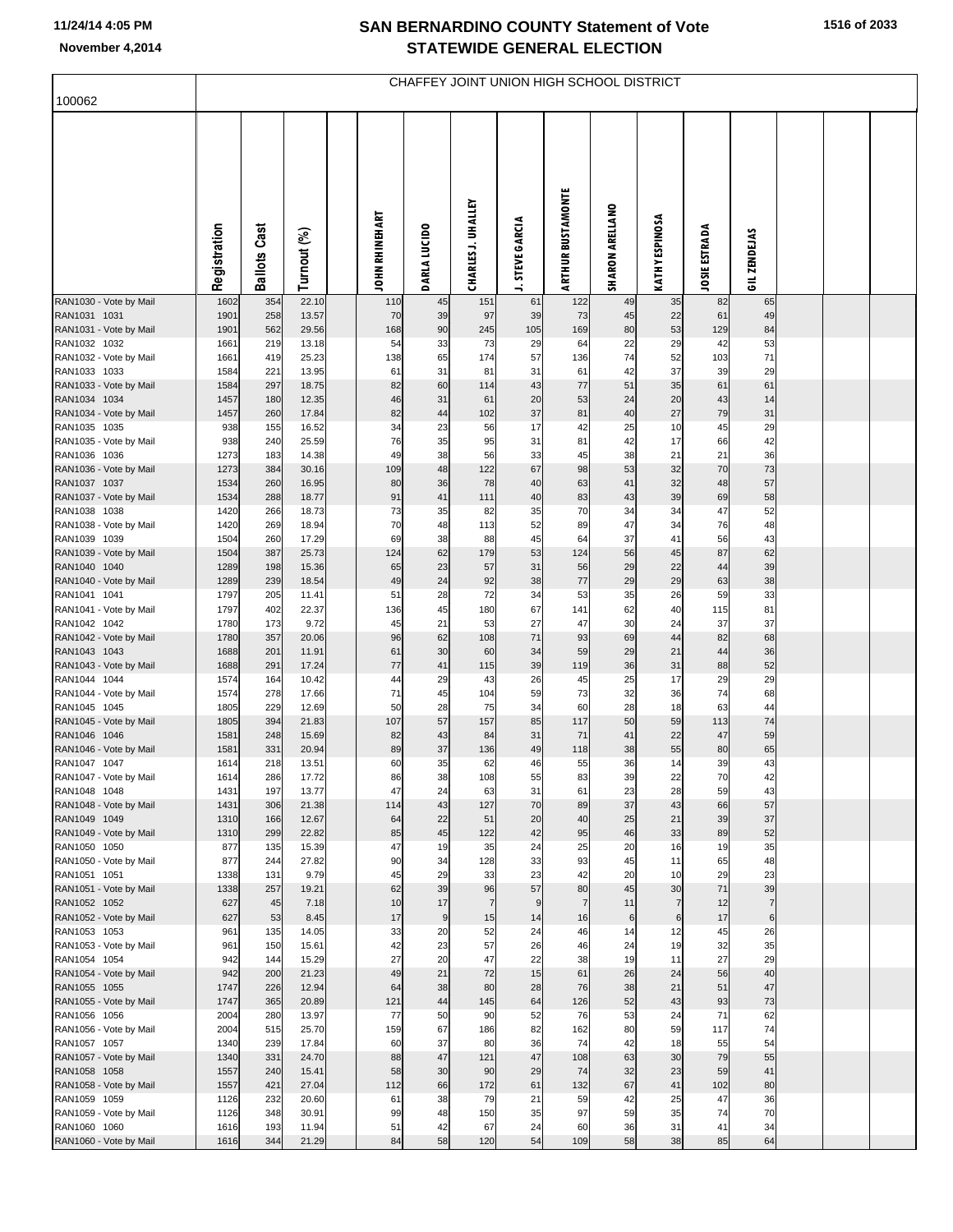|                                        | CHAFFEY JOINT UNION HIGH SCHOOL DISTRICT |                                  |                |  |                             |                      |                           |                      |                          |                            |                              |                                                      |                         |           |  |  |
|----------------------------------------|------------------------------------------|----------------------------------|----------------|--|-----------------------------|----------------------|---------------------------|----------------------|--------------------------|----------------------------|------------------------------|------------------------------------------------------|-------------------------|-----------|--|--|
| 100062                                 |                                          |                                  |                |  |                             |                      |                           |                      |                          |                            |                              |                                                      |                         |           |  |  |
|                                        | Registration                             | <b>Ballots Cast</b>              | Turnout (%)    |  | <b>JOHN RHINEHART</b>       | <b>DARLA LUCIDO</b>  | <b>CHARLES J. UHALLEY</b> | <b>STEVE GARCIA</b>  | <b>ARTHUR BUSTAMONTE</b> | <b>SHARON ARELLANO</b>     | KATHY ESPINOSA               | <b>JOSIE ESTRADA</b>                                 | GIL ZENDEJAS            |           |  |  |
| RAN1061 1061                           | 1589                                     | 260                              | 16.36          |  | 81                          | 43                   | 79                        | 33                   | 75                       | 44                         | 33                           | 49                                                   | 53                      |           |  |  |
| RAN1061 - Vote by Mail<br>RAN1062 1062 | 1589<br>1486                             | 320<br>151                       | 20.14<br>10.16 |  | 88<br>53                    | 63<br>29             | 117<br>41                 | 67<br>23             | 74<br>45                 | 57<br>24                   | 37<br>15                     | 74<br>37                                             | 54<br>33                |           |  |  |
| RAN1062 - Vote by Mail                 | 1486                                     | 345                              | 23.22          |  | 96                          | 59                   | 133                       | 63                   | 108                      | 61                         | 47                           | 99                                                   | 58                      |           |  |  |
| RAN1063 1063                           | 811                                      | 101                              | 12.45          |  | 34<br>53                    | 20                   | 17<br>57                  | 14                   | 32                       | 19                         | 20                           | 26                                                   | 13                      |           |  |  |
| RAN1063 - Vote by Mail<br>RAN1064 1064 | 811<br>1512                              | 142<br>195                       | 17.51<br>12.90 |  | 45                          | 22<br>50             | 52                        | 31<br>33             | 50<br>57                 | 22<br>35                   | 20<br>23                     | 43<br>38                                             | 14<br>29                |           |  |  |
| RAN1064 - Vote by Mail                 | 1512                                     | 263                              | 17.39          |  | 87                          | 34                   | 108                       | 38                   | 85                       | 34                         | 28                           | 89                                                   | 44                      |           |  |  |
| RAN1065 1065                           | 1575                                     | 245                              | 15.56          |  | 68                          | 40                   | 101                       | 40                   | 82                       | 29                         | 27                           | 76                                                   | 28                      |           |  |  |
| RAN1065 - Vote by Mail<br>RAN1066 1066 | 1575<br>1715                             | 357                              | 22.67          |  | 99<br>83                    | 61<br>36             | 120<br>81                 | 62                   | 113<br>72                | 71<br>42                   | 53                           | 87<br>54                                             | 47<br>62                |           |  |  |
| RAN1066 - Vote by Mail                 | 1715                                     | 256<br>361                       | 14.93<br>21.05 |  | 123                         | 68                   | 122                       | 40<br>47             | 114                      | 75                         | 32<br>47                     | 82                                                   | 80                      |           |  |  |
| RAN1067 1067                           | 1271                                     | 150                              | 11.80          |  | 35                          | 28                   | 55                        | 34                   | 35                       | 25                         | 17                           | 34                                                   | 28                      |           |  |  |
| RAN1067 - Vote by Mail                 | 1271                                     | 253                              | 19.91          |  | 69                          | 41                   | 81                        | 50                   | 79                       | 35                         | 27                           | 65                                                   | 36                      |           |  |  |
| RAN1068 1068                           | 1533                                     | 167<br>294                       | 10.89          |  | 60                          | 31<br>33             | 54<br>103                 | 20                   | 46                       | 33<br>35                   | 12<br>20                     | 46                                                   | 36                      |           |  |  |
| RAN1068 - Vote by Mail<br>RAN1069 1069 | 1533<br>1578                             | 212                              | 19.18<br>13.43 |  | 90<br>70                    | 40                   | 57                        | 43<br>33             | 104<br>47                | 44                         | 22                           | 78<br>46                                             | 49<br>42                |           |  |  |
| RAN1069 - Vote by Mail                 | 1578                                     | 308                              | 19.52          |  | 97                          | 47                   | 114                       | 57                   | 95                       | 55                         | 38                           | 74                                                   | 45                      |           |  |  |
| RAN1070 1070                           | 1507                                     | 201                              | 13.34          |  | 54                          | 34                   | 55                        | 26                   | 60                       | 26                         | 21                           | 40                                                   | 31                      |           |  |  |
| RAN1070 - Vote by Mail                 | 1507<br>$\pmb{0}$                        | 315                              | 20.90          |  | 81                          | 47                   | 100                       | 68                   | 95                       | 49                         | 47                           | 75                                                   | 44                      |           |  |  |
| RAN1071 1071<br>RAN1071 - Vote by Mail | $\mathbf 0$                              | $\overline{0}$<br>$\overline{0}$ | 0.00<br>0.00   |  | $\overline{0}$<br>$\pmb{0}$ | $\pmb{0}$<br>0       | $\overline{0}$<br>0       | $\pmb{0}$<br>0       | $\pmb{0}$<br>0           | $\pmb{0}$<br>0             | $\mathbf 0$<br>0             | $\mathbf 0$<br>0                                     | $\mathbf 0$<br>0        |           |  |  |
| RAN1072 1072                           | 1270                                     | 127                              | 10.00          |  | 29                          | 21                   | 30                        | 26                   | 34                       | 24                         | 18                           | 44                                                   | 26                      |           |  |  |
| RAN1072 - Vote by Mail                 | 1270                                     | 190                              | 14.96          |  | 38                          | 43                   | 59                        | 40                   | 66                       | 35                         | 32                           | 50                                                   | 22                      |           |  |  |
| RAN1073 1073<br>RAN1073 - Vote by Mail | 475<br>475                               | 51<br>41                         | 10.74<br>8.63  |  | $\overline{7}$<br>16        | 6<br>5 <sub>5</sub>  | 18<br>15                  | $\bf8$<br>6          | 20<br>15                 | $\,6$<br>8                 | $\sqrt{5}$<br>$\overline{7}$ | 17<br>12                                             | 9<br>10                 |           |  |  |
| RAN1074 1074                           | $\mathbf 0$                              | $\overline{0}$                   | 0.00           |  | $\overline{0}$              | $\pmb{0}$            | $\pmb{0}$                 | $\pmb{0}$            | $\pmb{0}$                | $\pmb{0}$                  | $\mathbf 0$                  | $\mathbf 0$                                          | $\overline{0}$          |           |  |  |
| RAN1074 - Vote by Mail                 | $\Omega$                                 | 0                                | 0.00           |  | $\mathbf 0$                 | 0                    | 0                         | 0                    | 0                        | 0                          | 0                            | 0                                                    | 0                       |           |  |  |
| RAN1075 1075                           | 1071                                     | 110                              | 10.27          |  | 32                          | 24                   | 31                        | 20                   | 26                       | 21                         | 9                            | 26                                                   | 15                      |           |  |  |
| RAN1075 - Vote by Mail<br>RAN1076 1076 | 1071<br>1576                             | 208<br>172                       | 19.42<br>10.91 |  | 62<br>41                    | 29<br>34             | 97<br>34                  | 27<br>35             | 76<br>48                 | 28<br>31                   | 19<br>26                     | 69<br>29                                             | 19<br>34                |           |  |  |
| RAN1076 - Vote by Mail                 | 1576                                     | 239                              | 15.16          |  | 69                          | 30                   | 86                        | 58                   | 95                       | 42                         | 34                           | 63                                                   | 41                      |           |  |  |
| RAN1077 1077                           | 1762                                     | 184                              | 10.44          |  | 41                          | 30                   | 54                        | 44                   | 59                       | 28                         | 30                           | 57                                                   | 38                      |           |  |  |
| RAN1077 - Vote by Mail                 | 1762                                     | 313                              | 17.76          |  | 97                          | 44                   | 97                        | 61                   | 98                       | 50                         | 34                           | 86                                                   | 71                      |           |  |  |
| RAN1078 1078<br>RAN1078 - Vote by Mail |                                          | $\mathbf 0$<br>$\mathbf 0$       | 0.00<br>0.00   |  | 0<br>$\Omega$               | 0<br>$\mathbf 0$     | 0<br>$\Omega$             | 0<br>$\mathbf 0$     | $\Omega$                 | 0<br>$\mathbf 0$           | $\mathbf 0$                  | $\Omega$<br>$\Omega$                                 | O<br>$\mathbf 0$        |           |  |  |
| RAN1079 1079                           |                                          | $\Omega$                         | 0.00           |  |                             | $\Omega$             | $\Omega$                  | $\Omega$             | $\mathbf 0$              | $\mathbf 0$                | $\mathbf{0}$                 | $\Omega$                                             | $\Omega$                |           |  |  |
| RAN1079 - Vote by Mail                 | $\Omega$                                 | $\mathbf 0$                      | 0.00           |  | $\Omega$                    | $\Omega$             | $\Omega$                  | $\mathbf 0$          | $\mathbf 0$              | $\mathbf 0$                | $\mathbf{0}$                 | $\Omega$                                             | $\Omega$                |           |  |  |
| RAN1080 1080<br>RAN1080 - Vote by Mail | $\Omega$                                 | $\mathbf 0$<br>$\mathbf 0$       | 0.00<br>0.00   |  |                             | $\Omega$<br>0        | $\Omega$<br>$\Omega$      | $\Omega$<br>$\Omega$ | $\Omega$<br>$\Omega$     | $\mathbf 0$<br>$\mathbf 0$ | $\mathbf 0$<br>$\Omega$      | $\Omega$<br>C                                        | $\Omega$<br>$\Omega$    |           |  |  |
| RAN1081 1081                           |                                          | $\mathbf 0$                      | 0.00           |  |                             | 0                    | $\Omega$                  | $\Omega$             | $\Omega$                 | $\mathbf 0$                | $\Omega$                     | $\Omega$                                             | $\Omega$                |           |  |  |
| RAN1081 - Vote by Mail                 |                                          | $\mathbf{0}$                     | 0.00           |  |                             | O                    | $\Omega$                  | $\Omega$             | $\Omega$                 | $\mathbf 0$                | $\Omega$                     | $\Omega$                                             | $\Omega$                |           |  |  |
| RAN1082 1082                           |                                          | $\mathbf 0$                      | 0.00           |  |                             | $\Omega$             | $\Omega$                  | $\Omega$             | $\mathbf 0$              | $\mathbf 0$                | $\Omega$                     | $\Omega$                                             | $\Omega$                |           |  |  |
| RAN1082 - Vote by Mail<br>RAN1083 1083 |                                          | $\mathbf 0$<br>$\mathbf 0$       | 0.00<br>0.00   |  |                             | $\Omega$<br>$\Omega$ | $\Omega$<br>$\Omega$      | $\Omega$<br>$\Omega$ | $\Omega$<br>$\Omega$     | $\mathbf 0$<br>$\mathbf 0$ | $\Omega$<br>$\Omega$         | $\Omega$<br>$\Omega$                                 | $\Omega$<br>$\mathbf 0$ |           |  |  |
| RAN1083 - Vote by Mail                 | $\Omega$                                 | $\mathbf 0$                      | 0.00           |  | 0                           | $\Omega$             | $\mathbf 0$               | $\mathbf 0$          | $\Omega$                 | $\mathbf 0$                | $\Omega$                     | $\mathbf 0$                                          | $\mathbf 0$             |           |  |  |
| RAN1568 1568                           | 874                                      | 83                               | 9.50           |  | 16                          | 13                   | 18                        | 11                   | 18                       | 16                         | 11                           | 10                                                   | 15                      |           |  |  |
| RAN1568 - Vote by Mail                 | 874<br>358                               | 104<br>35                        | 11.90<br>9.78  |  | 22<br>5                     | 18                   | 32                        | 14                   | 33                       | 21<br>$\overline{4}$       | 12                           | 27<br>$\overline{ }$                                 | 8                       |           |  |  |
| RAN1569 1569<br>RAN1569 - Vote by Mail | 358                                      | 52                               | 14.53          |  | 14                          | 6<br>13              | 8<br>13                   | 5<br>6               | 3<br>11                  | 12                         |                              | 13                                                   | 8                       |           |  |  |
| RAN1573 1573                           | 1094                                     | 137                              | 12.52          |  | 31                          | 30                   | 26                        | 23                   | 37                       | 29                         | 20                           | 32                                                   | 20                      |           |  |  |
| RAN1573 - Vote by Mail                 | 1094                                     | 172                              | 15.72          |  | 44                          | 22                   | 59                        | 20                   | 51                       | 22                         | 12                           | 46                                                   | 23                      |           |  |  |
| RAN1574 1574                           | 7                                        | $\overline{a}$<br>$\overline{0}$ | 28.57<br>0.00  |  | $\Omega$                    | $\overline{0}$       | ***********               |                      |                          |                            |                              | <b>Insufficient Turnout to Protect Voter Privacy</b> |                         | ********* |  |  |
| RAN1574 - Vote by Mail<br>RAN1260 1260 | 7<br>1686                                | 286                              | 16.96          |  | 81                          | 48                   | 0<br>106                  | $\overline{0}$<br>27 | $\mathbf 0$<br>76        | $\overline{0}$<br>57       | $\mathbf 0$<br>21            | 51                                                   | $\mathbf 0$<br>69       |           |  |  |
| RAN1260 - Vote by Mail                 | 1686                                     | 524                              | 31.08          |  | 158                         | 72                   | 220                       | 57                   | 141                      | 89                         | 58                           | 118                                                  | 102                     |           |  |  |
| RAN1261 1261                           | 1721                                     | 284                              | 16.50          |  | 75                          | 50                   | 98                        | 32                   | 71                       | 50                         | 32                           | 57                                                   | 55                      |           |  |  |
| RAN1261 - Vote by Mail                 | 1721                                     | 496                              | 28.82          |  | 166                         | 64<br>34             | 196<br>97                 | 56<br>39             | 131                      | 78                         | 50                           | 85                                                   | 86                      |           |  |  |
| RAN1262 1262<br>RAN1262 - Vote by Mail | 1637<br>1637                             | 275<br>476                       | 16.80<br>29.08 |  | 73<br>146                   | 57                   | 234                       | 62                   | 84<br>184                | 43<br>55                   | 38<br>65                     | 56<br>132                                            | 58<br>86                |           |  |  |
| RAN1263 1263                           | 1672                                     | 311                              | 18.60          |  | 85                          | 48                   | 121                       | 49                   | 97                       | 51                         | 33                           | 59                                                   | 74                      |           |  |  |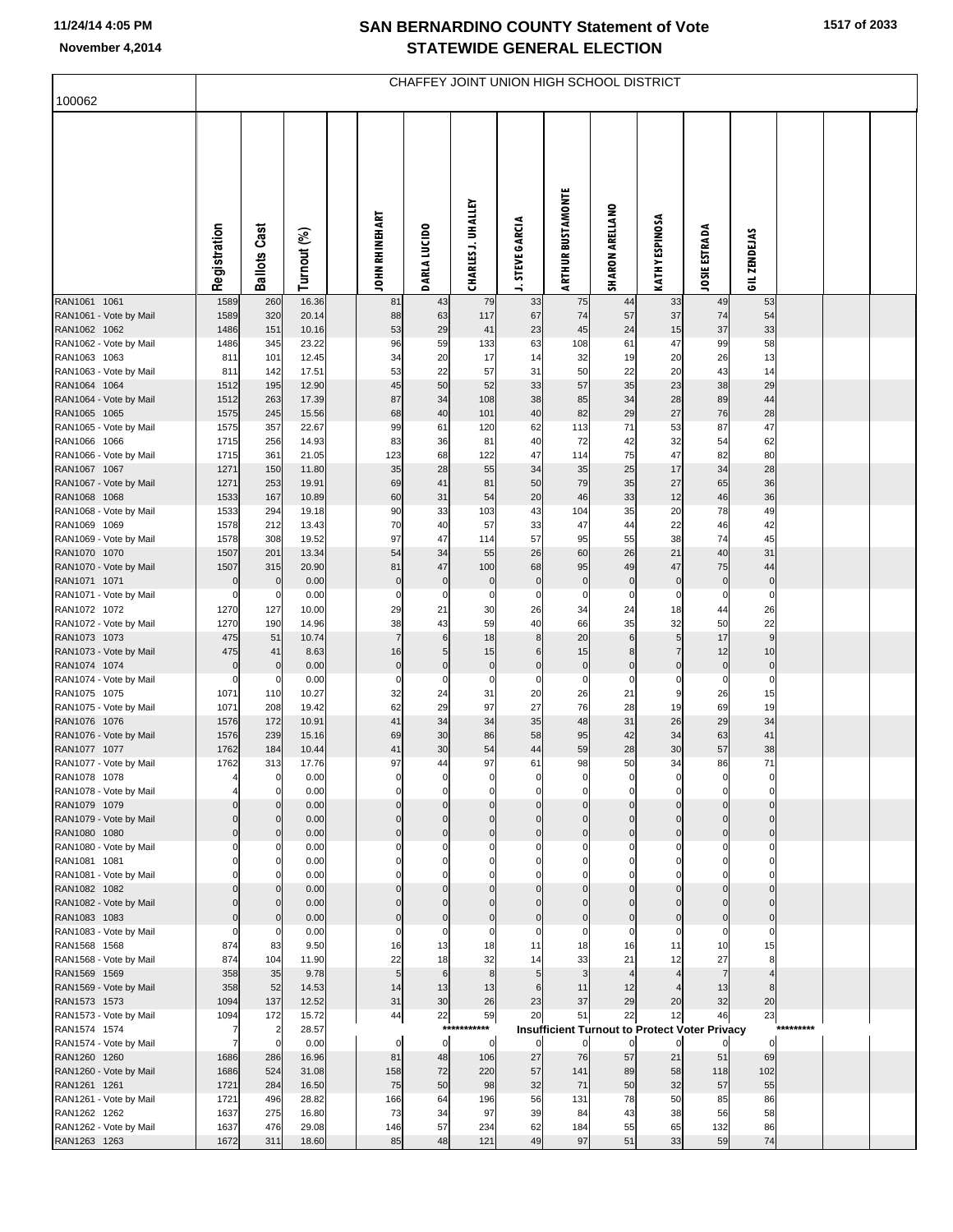| 100062                                 | CHAFFEY JOINT UNION HIGH SCHOOL DISTRICT |                         |                |  |                                  |                      |                           |                                      |                          |                                        |                                                      |                      |               |           |  |
|----------------------------------------|------------------------------------------|-------------------------|----------------|--|----------------------------------|----------------------|---------------------------|--------------------------------------|--------------------------|----------------------------------------|------------------------------------------------------|----------------------|---------------|-----------|--|
|                                        | Registration                             | <b>Ballots Cast</b>     | Turnout (%)    |  | <b>JOHN RHINEHART</b>            | DARLA LUCIDO         | <b>CHARLES J. UHALLEY</b> | <b>STEVE GARCIA</b><br>$\rightarrow$ | <b>ARTHUR BUSTAMONTE</b> | SHARON ARELLANO                        | KATHY ESPINOSA                                       | <b>JOSIE ESTRADA</b> | GIL ZENDEJAS  |           |  |
| RAN1263 - Vote by Mail<br>RAN1264 1264 | 1672<br>1694                             | 486<br>303              | 29.07<br>17.89 |  | 160<br>93                        | 52<br>41             | 234<br>107                | 70<br>46                             | 161<br>73                | 52<br>44                               | 38<br>32                                             | 107<br>58            | 91<br>60      |           |  |
| RAN1264 - Vote by Mail                 | 1694                                     | 563                     | 33.23          |  | 164                              | 82                   | 257                       | 92                                   | 170                      | 78                                     | 67                                                   | 119                  | 100           |           |  |
| RAN1265 1265                           | 1851                                     | 308                     | 16.64          |  | 100                              | 50                   | 126                       | 34                                   | 86                       | 56                                     | 48                                                   | 56                   | 61            |           |  |
| RAN1265 - Vote by Mail                 | 1851                                     | 547                     | 29.55          |  | 180                              | 69                   | 276                       | 68                                   | 181                      | 64                                     | 57                                                   | 124                  | 116           |           |  |
| RAN1266 1266<br>RAN1266 - Vote by Mail | 1620<br>1620                             | 240<br>362              | 14.81<br>22.35 |  | 65<br>97                         | 36<br>51             | 86<br>131                 | 32<br>50                             | 68<br>110                | 41<br>55                               | 35<br>42                                             | 47<br>82             | 65<br>66      |           |  |
| RAN1267 1267                           | 1638                                     | 290                     | 17.70          |  | 89                               | 47                   | 110                       | 36                                   | 67                       | 47                                     | 44                                                   | 45                   | 92            |           |  |
| RAN1267 - Vote by Mail                 | 1638                                     | 477                     | 29.12          |  | 133                              | 56                   | 188                       | 68                                   | 130                      | 74                                     | 43                                                   | 102                  | 111           |           |  |
| UNI1268 1268                           |                                          | 0                       | 0.00           |  | $\Omega$                         | O                    | $\mathbf{0}$              | 0                                    | 0                        | 0                                      | $\Omega$                                             | 0                    |               |           |  |
| UNI1268 - Vote by Mail                 |                                          | 0                       | 0.00           |  | O                                | 0                    | 0                         | 0                                    | 0                        | 0                                      | $\Omega$                                             | 0                    |               |           |  |
| UNI1269 1269<br>UNI1269 - Vote by Mail |                                          | 0<br>0                  | 0.00<br>0.00   |  | $\overline{0}$                   | U<br>0               | $\Omega$<br>$\mathbf 0$   | $\Omega$<br>$\mathbf 0$              | 0<br>$\pmb{0}$           | $\Omega$<br>$\mathbf 0$                | $\Omega$<br>$\Omega$                                 | $\Omega$             | $\Omega$      |           |  |
| UNI1270 1270                           |                                          | $\mathbf 0$             | 0.00           |  | $\overline{0}$                   | $\Omega$             | $\Omega$                  | $\Omega$                             | $\mathbf 0$              | $\Omega$                               | $\Omega$                                             | $\Omega$             | C             |           |  |
| UNI1270 - Vote by Mail                 |                                          | 0                       | 0.00           |  | $\overline{0}$                   | $\Omega$             | 0                         | $\Omega$                             | $\mathbf 0$              | $\Omega$                               |                                                      | $\Omega$             | $\Omega$      |           |  |
| UNI1271 1271                           |                                          | 0                       | 0.00           |  | $\overline{0}$                   | 0                    | 0                         | 0                                    |                          |                                        |                                                      |                      | 0             |           |  |
| UNI1271 - Vote by Mail                 |                                          | 1                       | 11.11          |  |                                  |                      | ***********               |                                      |                          |                                        | <b>Insufficient Turnout to Protect Voter Privacy</b> |                      |               |           |  |
| UPL1275 1275<br>UPL1275 - Vote by Mail | 47<br>47                                 | 14<br>16                | 29.79<br>34.04 |  | $\overline{2}$<br>$\overline{3}$ | зI<br>$\overline{0}$ | 7<br>5                    | $\overline{4}$<br>$\Omega$           | $\overline{4}$           | $\overline{\mathbf{c}}$<br>$\mathbf 0$ | $\overline{2}$<br>$\mathbf 0$                        | 3                    | 5             |           |  |
| UPL1283 1283                           | 1257                                     | 198                     | 15.75          |  | 52                               | 40                   | 52                        | 44                                   | 54                       | 29                                     | 23                                                   | 39                   | 41            |           |  |
| UPL1283 - Vote by Mail                 | 1257                                     | 191                     | 15.19          |  | 57                               | 21                   | 63                        | 33                                   | 47                       | 35                                     | 33                                                   | 45                   | 35            |           |  |
| UPL1284 1284                           | 26                                       | 3                       | 11.54          |  |                                  |                      | ***********               |                                      |                          |                                        | <b>Insufficient Turnout to Protect Voter Privacy</b> |                      |               | ********* |  |
| UPL1284 - Vote by Mail                 | 26                                       | $\overline{\mathbf{c}}$ | 7.69           |  |                                  | 3                    | ***********               |                                      |                          |                                        | <b>Insufficient Turnout to Protect Voter Privacy</b> |                      |               | ********* |  |
| UPL1285 1285<br>UPL1285 - Vote by Mail | 54<br>54                                 | 6<br>12                 | 11.11<br>22.22 |  | $\overline{2}$<br>6              | 3                    | 3<br>3                    | 3                                    | 5                        |                                        | $\Omega$                                             | 3                    | з             |           |  |
| FON1299 1299                           | 812                                      | 87                      | 10.71          |  | 13                               | 15                   | 31                        | 18                                   | 29                       | 17                                     | 6                                                    | 18                   | 12            |           |  |
| FON1299 - Vote by Mail                 | 812                                      | 129                     | 15.89          |  | 27                               | 17                   | 49                        | 21                                   | 42                       | 22                                     | 9                                                    | 36                   | 18            |           |  |
| FON1300 1300                           | 1586                                     | 210                     | 13.24          |  | 50                               | 42                   | 70                        | 34                                   | 68                       | 26                                     | 22                                                   | 52                   | 42            |           |  |
| FON1300 - Vote by Mail<br>FON1301 1301 | 1586<br>1523                             | 231<br>195              | 14.56<br>12.80 |  | 64<br>45                         | 25<br>31             | 92<br>51                  | 43<br>32                             | 63<br>69                 | 29<br>33                               | 20<br>21                                             | 55<br>62             | 36<br>29      |           |  |
| FON1301 - Vote by Mail                 | 1523                                     | 193                     | 12.67          |  | 60                               | 32                   | 77                        | 39                                   | 54                       | 23                                     | 25                                                   | 47                   | 23            |           |  |
| FON1302 1302                           | 1509                                     | 131                     | 8.68           |  | 41                               | 25                   | 45                        | 24                                   | 45                       | 27                                     | 20                                                   | 29                   | 19            |           |  |
| FON1302 - Vote by Mail                 | 1509                                     | 217                     | 14.38          |  | 65                               | 49                   | 80                        | 34                                   | 67                       | 38                                     | 25                                                   | 55                   | 38            |           |  |
| FON1303 1303                           | 1498                                     | 166                     | 11.08          |  | 51                               | 33                   | 55                        | 25                                   | 45                       | 17                                     | 14                                                   | 48                   | 19            |           |  |
| FON1303 - Vote by Mail<br>FON1304 1304 | 1498<br>1538                             | 243<br>205              | 16.22<br>13.33 |  | 78<br>50                         | 41<br>35             | 86<br>61                  | 55<br>21                             | 88<br>48                 | 37<br>38                               | 22<br>33                                             | 63<br>47             | 38<br>35      |           |  |
| FON1304 - Vote by Mail                 | 1538                                     | 267                     | 17.36          |  | 79                               | 41                   | 116                       | 39                                   | 99                       | 51                                     | 30                                                   | 71                   | 53            |           |  |
| FON1305 1305                           | 1479                                     | 186                     | 12.58          |  | 48                               | 27                   | 68                        | 37                                   | 76                       | 25                                     | 11                                                   | 43                   | 34            |           |  |
| FON1305 - Vote by Mail                 | 1479                                     | 236                     | 15.96          |  | 76                               | 38                   | 90                        | 51                                   | 75                       | 40                                     | 22                                                   | 71                   | 21            |           |  |
| FON1306 1306                           | 1489                                     | 223                     | 14.98          |  | 44                               | 38                   | 73                        | 40                                   | 63                       | 34                                     | 19                                                   | 57                   | 29            |           |  |
| FON1306 - Vote by Mail<br>FON1307 1307 | 1489<br>$\Omega$                         | 236<br>$\mathbf 0$      | 15.85<br>0.00  |  | 65<br>$\mathbf 0$                | 26<br>$\Omega$       | 80<br>$\Omega$            | 41<br>$\mathbf 0$                    | 78<br>$\mathbf 0$        | 34<br>$\Omega$                         | 22<br>$\Omega$                                       | 69                   | 31<br>O       |           |  |
| FON1307 - Vote by Mail                 |                                          | 0                       | 0.00           |  | $\overline{0}$                   | $\Omega$             | 0                         | $\overline{0}$                       | $\pmb{0}$                | $\mathbf 0$                            | $\mathbf 0$                                          | $\mathbf 0$          | $\Omega$      |           |  |
| UNI1386 1386                           |                                          | 0                       | 0.00           |  | $\mathbf{0}$                     | $\Omega$             | $\mathbf 0$               | $\mathbf{0}$                         | $\pmb{0}$                | $\mathbf 0$                            | $\Omega$                                             | $\mathbf 0$          | $\Omega$      |           |  |
| UNI1386 - Vote by Mail                 |                                          | $\pmb{0}$               | 0.00           |  | $\overline{0}$                   | 0                    | 0                         | $\overline{0}$                       | $\overline{0}$           | $\mathbf 0$                            | $\mathbf 0$                                          | $\mathbf 0$          | $\mathbf 0$   |           |  |
| CHI1388 1388                           |                                          | 0<br>$\mathbf 0$        | 0.00<br>0.00   |  | 0<br>$\Omega$                    | O<br>O               | 0<br>0                    | 0<br>$\mathbf 0$                     | 0<br>$\mathbf 0$         | $\mathbf 0$<br>$\mathbf 0$             | $\Omega$<br>$\Omega$                                 | 0<br>0               | 0<br>$\Omega$ |           |  |
| CHI1388 - Vote by Mail<br>MON1389 1389 | 1393                                     | 168                     | 12.06          |  | 49                               | 29                   | 46                        | 37                                   | 39                       | 25                                     | 28                                                   | 45                   | 25            |           |  |
| MON1389 - Vote by Mail                 | 1393                                     | 214                     | 15.36          |  | 60                               | 30                   | 71                        | 45                                   | 89                       | 29                                     | 22                                                   | 55                   | 39            |           |  |
| MON1390 1390                           | 1271                                     | 172                     | 13.53          |  | 50                               | 21                   | 52                        | 47                                   | 41                       | 31                                     | 18                                                   | 47                   | 29            |           |  |
| MON1390 - Vote by Mail                 | 1271                                     | 214                     | 16.84          |  | 87                               | 37                   | 60                        | 52                                   | 59                       | 27                                     | 23                                                   | 62                   | 32            |           |  |
| MON1391 1391                           | 1171<br>1171                             | 180<br>209              | 15.37<br>17.85 |  | 50<br>85                         | 26<br>35             | 36<br>73                  | 50<br>59                             | 51<br>53                 | 23<br>39                               | 19<br>30                                             | 48<br>54             | 20            |           |  |
| MON1391 - Vote by Mail<br>MON1392 1392 | 1408                                     | 214                     | 15.20          |  | 52                               | 39                   | 58                        | 55                                   | 62                       | 34                                     | 34                                                   | 63                   | 38<br>32      |           |  |
| MON1392 - Vote by Mail                 | 1408                                     | 266                     | 18.89          |  | 99                               | 29                   | 87                        | 53                                   | 68                       | 29                                     | 16                                                   | 78                   | 38            |           |  |
| MON1393 1393                           | 1692                                     | 247                     | 14.60          |  | 65                               | 40                   | 71                        | 55                                   | 71                       | 47                                     | 37                                                   | 60                   | 53            |           |  |
| MON1393 - Vote by Mail                 | 1692                                     | 311                     | 18.38          |  | 103                              | 43                   | 113                       | 73                                   | 84                       | 51                                     | 49                                                   | 90                   | 57            |           |  |
| MON1394 1394                           | 1568<br>1568                             | 165<br>204              | 10.52<br>13.01 |  | 47<br>59                         | 29<br>36             | 38<br>59                  | 44<br>51                             | 46<br>50                 | 25<br>39                               | 29<br>17                                             | 38<br>62             | 25<br>36      |           |  |
| MON1394 - Vote by Mail<br>MON1395 1395 | 1241                                     | 172                     | 13.86          |  | 63                               | 33                   | 34                        | 28                                   | 46                       | 38                                     | 17                                                   | 46                   | 32            |           |  |
| MON1395 - Vote by Mail                 | 1241                                     | 188                     | 15.15          |  | 50                               | 36                   | 59                        | 46                                   | 54                       | 34                                     | 18                                                   | 46                   | 28            |           |  |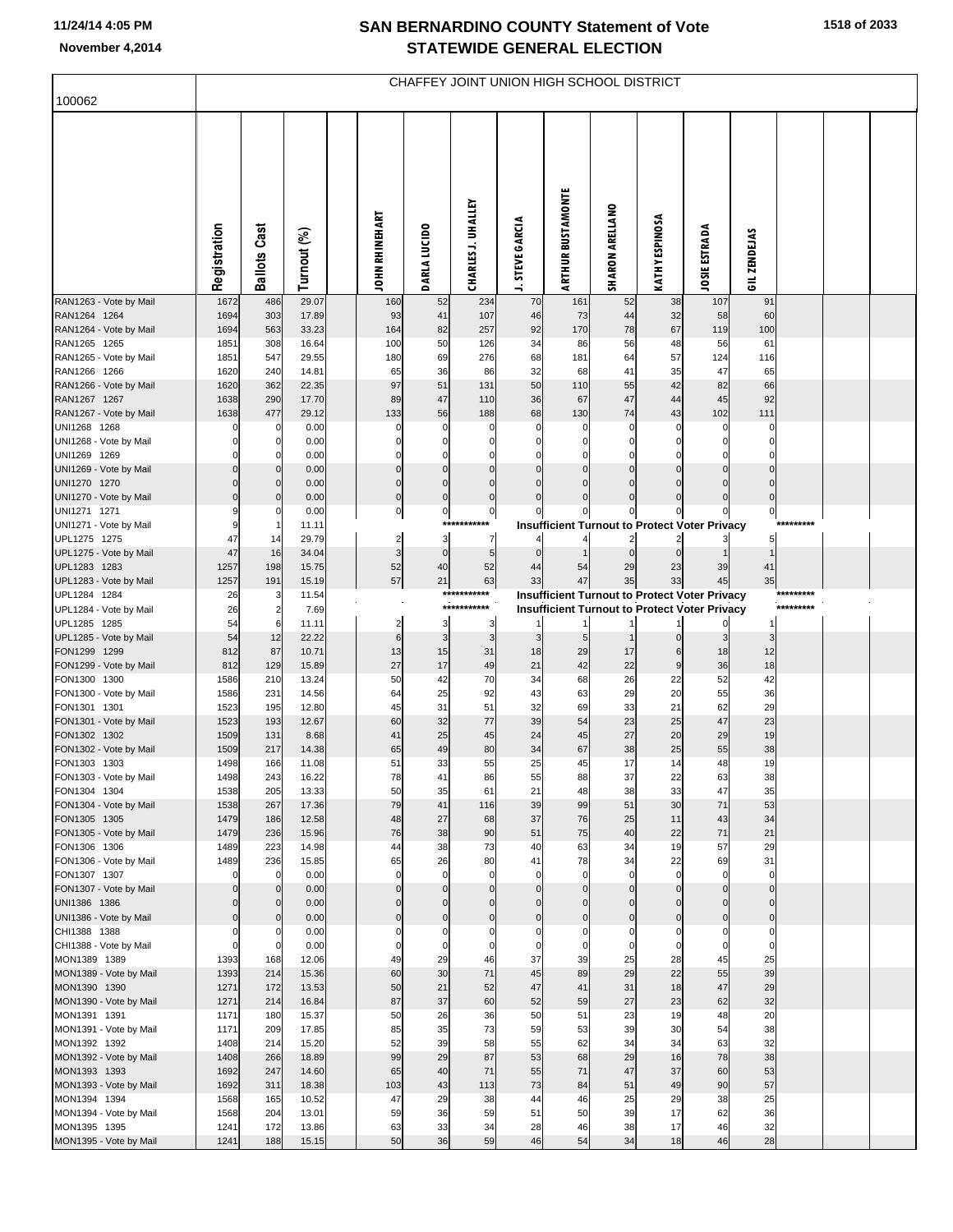| 100062                                 | CHAFFEY JOINT UNION HIGH SCHOOL DISTRICT |                               |                |  |                       |                        |                           |                        |                                                            |                          |                             |                      |                                |           |  |  |
|----------------------------------------|------------------------------------------|-------------------------------|----------------|--|-----------------------|------------------------|---------------------------|------------------------|------------------------------------------------------------|--------------------------|-----------------------------|----------------------|--------------------------------|-----------|--|--|
|                                        |                                          |                               |                |  |                       |                        |                           |                        |                                                            |                          |                             |                      |                                |           |  |  |
|                                        | Registration                             | Ballots Cast                  | Turnout (%)    |  | <b>JOHN RHINEHART</b> | <b>DARLA LUCIDO</b>    | <b>CHARLES J. UHALLEY</b> | <b>J. STEVE GARCIA</b> | <b>ARTHUR BUSTAMONTE</b>                                   | <b>SHARON ARELLANO</b>   | KATHY ESPINOSA              | <b>JOSIE ESTRADA</b> | GIL ZENDEJAS                   |           |  |  |
| MON1396 1396                           | 1345                                     | 174                           | 12.94          |  | 41                    | 30                     | 30                        | 49                     | 47                                                         | 28                       | 27                          | 56                   | 28                             |           |  |  |
| MON1396 - Vote by Mail<br>MON1397 1397 | 1345<br>1655                             | 169<br>255                    | 12.57<br>15.41 |  | 52<br>61              | 37<br>46               | 51<br>50                  | 41<br>57               | 42<br>73                                                   | 43<br>40                 | 33<br>30                    | 49<br>49             | 35<br>48                       |           |  |  |
| MON1397 - Vote by Mail                 | 1655                                     | 331                           | 20.00          |  | 110                   | 48                     | 120                       | 67                     | 95                                                         | 55                       | 42                          | 92                   | 50                             |           |  |  |
| ONT1398 1398<br>ONT1398 - Vote by Mail | 1242<br>1242                             | 172<br>213                    | 13.85<br>17.15 |  | 47<br>55              | 21<br>30               | 40<br>76                  | 42<br>40               | 35<br>71                                                   | 37<br>29                 | 15<br>$\boldsymbol{9}$      | 38<br>71             | 28<br>35                       |           |  |  |
| ONT1399 1399                           | 862                                      | 99                            | 11.48          |  | 27                    | 14                     | 29                        | 24                     | 28                                                         | 14                       | 13                          | 26                   | 17                             |           |  |  |
| ONT1399 - Vote by Mail                 | 862                                      | 169                           | 19.61          |  | 55                    | 26                     | 63                        | 38                     | 58                                                         | 29                       | 20                          | 55                   | 31                             |           |  |  |
| ONT1400 1400<br>ONT1400 - Vote by Mail | $\mathbf 0$<br>0                         | $\overline{0}$<br>$\mathbf 0$ | 0.00<br>0.00   |  | $\pmb{0}$<br>0        | $\pmb{0}$<br>0         | $\pmb{0}$<br>0            | $\pmb{0}$<br>0         | $\overline{0}$<br>$\mathbf 0$                              | $\pmb{0}$<br>0           | $\overline{0}$<br>$\pmb{0}$ | $\pmb{0}$<br>0       | $\overline{0}$<br>0            |           |  |  |
| ONT1401 1401                           | 1099                                     | 227                           | 20.66          |  | 47                    | 26                     | 93                        | 50                     | 71                                                         | 36                       | 23                          | 67                   | 47                             |           |  |  |
| ONT1401 - Vote by Mail                 | 1099                                     | 208                           | 18.93          |  | 59                    | 36                     | 93                        | 46                     | 67                                                         | 41                       | 16                          | 59                   | 45                             |           |  |  |
| ONT1402 1402<br>ONT1402 - Vote by Mail | 1757<br>1757                             | 213<br>317                    | 12.12<br>18.04 |  | 44<br>95              | 28<br>41               | 71<br>118                 | 60<br>79               | 58<br>105                                                  | 37<br>43                 | 36<br>23                    | 55<br>107            | 50<br>58                       |           |  |  |
| ONT1403 1403                           | 1701                                     | 226                           | 13.29          |  | 65                    | 40                     | 52                        | 48                     | 56                                                         | 32                       | 23                          | 62                   | 43                             |           |  |  |
| ONT1403 - Vote by Mail                 | 1701                                     | 298                           | 17.52          |  | 83                    | 39                     | 88                        | 69                     | 86                                                         | 54                       | 38                          | 91                   | 41                             |           |  |  |
| ONT1404 1404<br>ONT1404 - Vote by Mail | 862<br>862                               | 162<br>213                    | 18.79<br>24.71 |  | 42<br>74              | 17<br>18               | 74<br>113                 | 38<br>36               | 62<br>81                                                   | 20<br>19                 | 15<br>16                    | 48<br>68             | 40<br>33                       |           |  |  |
| ONT1405 1405                           | 1680                                     | 267                           | 15.89          |  | 64                    | 33                     | 111                       | 57                     | 93                                                         | 35                       | 26                          | 92                   | 54                             |           |  |  |
| ONT1405 - Vote by Mail<br>ONT1406 1406 | 1680<br>1386                             | 351<br>244                    | 20.89<br>17.60 |  | 106<br>60             | 54<br>32               | 130<br>70                 | 60<br>46               | 113<br>76                                                  | 58<br>38                 | 35<br>24                    | 93<br>66             | 66<br>41                       |           |  |  |
| ONT1406 - Vote by Mail                 | 1386                                     | 204                           | 14.72          |  | 39                    | 28                     | 89                        | 41                     | 89                                                         | 21                       | 18                          | 79                   | 43                             |           |  |  |
| ONT1407 1407                           | 752                                      | 82                            | 10.90          |  | 21                    | 16                     | 22                        | 10                     | 21                                                         | 11                       | 11                          | 30                   | 20                             |           |  |  |
| ONT1407 - Vote by Mail<br>ONT1408 1408 | 752<br>155                               | 131<br>$\overline{7}$         | 17.42<br>4.52  |  | 36<br>$\overline{2}$  | 25                     | 41<br>$\overline{2}$      | 35<br>$\overline{2}$   | 37<br>3                                                    | 21<br>$\mathbf 0$        | 21<br>$\pmb{0}$             | 45                   | 17<br>$\mathbf 0$              |           |  |  |
| ONT1408 - Vote by Mail                 | 155                                      | 17                            | 10.97          |  | 3                     | $\overline{2}$         | 3                         |                        | $\overline{3}$                                             | 3                        | $\overline{3}$              | $\sqrt{5}$           | $\mathbf{1}$                   |           |  |  |
| ONT1409 1409                           | $\mathbf 0$                              | $\overline{0}$                | 0.00           |  | $\mathbf 0$           | $\bf 0$<br>$\mathbf 0$ | $\pmb{0}$                 | $\pmb{0}$              | $\overline{0}$                                             | $\mathbf 0$              | $\overline{0}$              | $\pmb{0}$            | $\mathbf 0$                    |           |  |  |
| ONT1409 - Vote by Mail<br>ONT1410 1410 | 0<br>1380                                | $\mathbf 0$<br>122            | 0.00<br>8.84   |  | 0<br>20               | 26                     | 0<br>32                   | 0<br>27                | $\mathbf 0$<br>33                                          | 0<br>18                  | $\mathbf 0$<br>14           | 0<br>40              | 0<br>26                        |           |  |  |
| ONT1410 - Vote by Mail                 | 1380                                     | 149                           | 10.80          |  | 31                    | 26                     | 61                        | 37                     | 51                                                         | 27                       | 11                          | 63                   | 20                             |           |  |  |
| ONT1411 1411<br>ONT1411 - Vote by Mail | 858<br>858                               | 95<br>127                     | 11.07          |  | 16<br>31              | 14                     | 29                        | 17<br>47               | 30                                                         | 11<br>17                 | 10<br>12                    | 32<br>36             | 12<br>22                       |           |  |  |
| ONT1412 1412                           | 1507                                     | 120                           | 14.80<br>7.96  |  | 34                    | 20<br>15               | 42<br>36                  | 40                     | 38<br>36                                                   | 19                       | 15                          | 46                   | 19                             |           |  |  |
| ONT1412 - Vote by Mail                 | 1507                                     | 194                           | 12.87          |  | 41                    | 36                     | 62                        | 54                     | 69                                                         | 27                       | 23                          | 69                   | 27                             |           |  |  |
| ONT1413 1413<br>ONT1413 - Vote by Mail | 543<br>543                               | 54<br>57                      | 9.94<br>10.50  |  | 11<br>15              | 9<br>11                | 17<br>22                  | $\overline{7}$<br>15   | 17<br>20                                                   | 3<br>8                   | 6                           | 24<br>18             | 12<br>6                        |           |  |  |
| ONT1414 1414                           | 1275                                     | 147                           | 11.53          |  | 29                    | 30                     | 25                        | 43                     | 40                                                         | 29                       | 19                          | 52                   | 32                             |           |  |  |
| ONT1414 - Vote by Mail                 | 1275                                     | 188                           | 14.75<br>0.00  |  | 56<br>$\mathbf 0$     | 29<br>$\mathbf 0$      | 75                        | 47<br>$\mathbf{0}$     | 66                                                         | 15                       | 14<br>$\mathbf 0$           | 74<br>$\mathbf 0$    | 25                             |           |  |  |
| ONT1415 1415<br>ONT1415 - Vote by Mail | $\overline{c}$<br>$\overline{2}$         | $\mathbf 0$<br>$\mathbf 0$    | 0.00           |  | $\mathbf 0$           | $\mathbf 0$            | $\mathbf 0$<br>$\Omega$   | $\mathbf 0$            | $\overline{0}$<br>$\mathbf 0$                              | $\mathbf{0}$<br>$\Omega$ | $\Omega$                    | $\mathbf 0$          | $\overline{0}$<br>$\mathbf{0}$ |           |  |  |
| ONT1416 1416                           | 1060                                     | 118                           | 11.13          |  | 26                    | 24                     | 31                        | 26                     | 31                                                         | 22                       | 15                          | 45                   | 23                             |           |  |  |
| ONT1416 - Vote by Mail<br>ONT1417 1417 | 1060<br>11                               | 149                           | 14.06<br>9.09  |  | 43                    | 28                     | 51<br>***********         | 42                     | 45<br><b>Insufficient Turnout to Protect Voter Privacy</b> | 19                       | 15                          | 56                   | 24                             | ********* |  |  |
| ONT1417 - Vote by Mail                 | 11                                       | $\overline{2}$                | 18.18          |  |                       |                        | ***********               |                        | <b>Insufficient Turnout to Protect Voter Privacy</b>       |                          |                             |                      |                                | ********* |  |  |
| ONT1418 1418                           | 1221                                     | 108                           | 8.85           |  | 22                    | 8                      | 37                        | 30                     | 29                                                         | 20                       | 11                          | 40                   | 15                             |           |  |  |
| ONT1418 - Vote by Mail<br>ONT1419 1419 | 1221<br>668                              | 211<br>90                     | 17.28<br>13.47 |  | 65<br>24              | 26<br>19               | 84<br>16                  | 53<br>17               | 70<br>21                                                   | 29<br>17                 | 22<br>11                    | 74<br>25             | 29<br>17                       |           |  |  |
| ONT1419 - Vote by Mail                 | 668                                      | 122                           | 18.26          |  | 37                    | 21                     | 25                        | 24                     | 32                                                         | 22                       | 25                          | 28                   | 31                             |           |  |  |
| ONT1420 1420                           | 1142                                     | 112                           | 9.81           |  | 32                    | 24                     | 22                        | 28                     | 33                                                         | 26                       | 16                          | 33                   | 18                             |           |  |  |
| ONT1420 - Vote by Mail<br>ONT1421 1421 | 1142<br>1217                             | 206<br>153                    | 18.04<br>12.57 |  | 55<br>41              | 23<br>21               | 82<br>34                  | 43<br>40               | 78<br>43                                                   | 20<br>19                 | 21<br>13                    | 72<br>57             | 35<br>29                       |           |  |  |
| ONT1421 - Vote by Mail                 | 1217                                     | 157                           | 12.90          |  | 48                    | 31                     | 59                        | 38                     | 55                                                         | 22                       | 9                           | 50                   | 25                             |           |  |  |
| ONT1422 1422<br>ONT1422 - Vote by Mail | 1367<br>1367                             | 205<br>314                    | 15.00<br>22.97 |  | 49<br>94              | 31<br>45               | 44<br>112                 | 34<br>75               | 51<br>85                                                   | 37<br>60                 | 27<br>32                    | 48<br>78             | 43<br>55                       |           |  |  |
| ONT1423 1423                           | 9                                        | $\overline{0}$                | 0.00           |  | $\overline{0}$        | $\overline{0}$         | $\overline{0}$            | $\overline{0}$         | $\overline{0}$                                             | $\mathbf 0$              | $\overline{0}$              | $\mathbf 0$          | $\overline{0}$                 |           |  |  |
| ONT1423 - Vote by Mail                 | 9                                        | $\overline{4}$                | 44.44          |  |                       |                        | ***********               |                        | <b>Insufficient Turnout to Protect Voter Privacy</b>       |                          |                             |                      |                                | ********* |  |  |
| ONT1424 1424<br>ONT1424 - Vote by Mail | 767<br>767                               | 92<br>240                     | 11.99<br>31.29 |  | 18<br>63              | 15<br>31               | 25<br>84                  | 11<br>41               | 27<br>68                                                   | 15<br>37                 | 6<br>23                     | 17<br>53             | 15<br>43                       |           |  |  |
| ONT1425 1425                           | 158                                      | 9                             | 5.70           |  | $\overline{2}$        | $\overline{2}$         | $\mathbf{1}$              | 2                      | $\overline{2}$                                             | 5                        | 1                           |                      | $\mathbf 0$                    |           |  |  |
| ONT1425 - Vote by Mail                 | 158                                      | 20                            | 12.66          |  | 9                     | $\mathbf 0$            | 8                         | $\overline{2}$         | 7                                                          | 3                        | $\Omega$                    | 6                    | $\mathbf 0$                    |           |  |  |
| ONT1426 1426                           | 981                                      | 98                            | 9.99           |  | 21                    | 14                     | 29                        | 15                     | 32                                                         | 14                       | 8                           | 26                   | 30                             |           |  |  |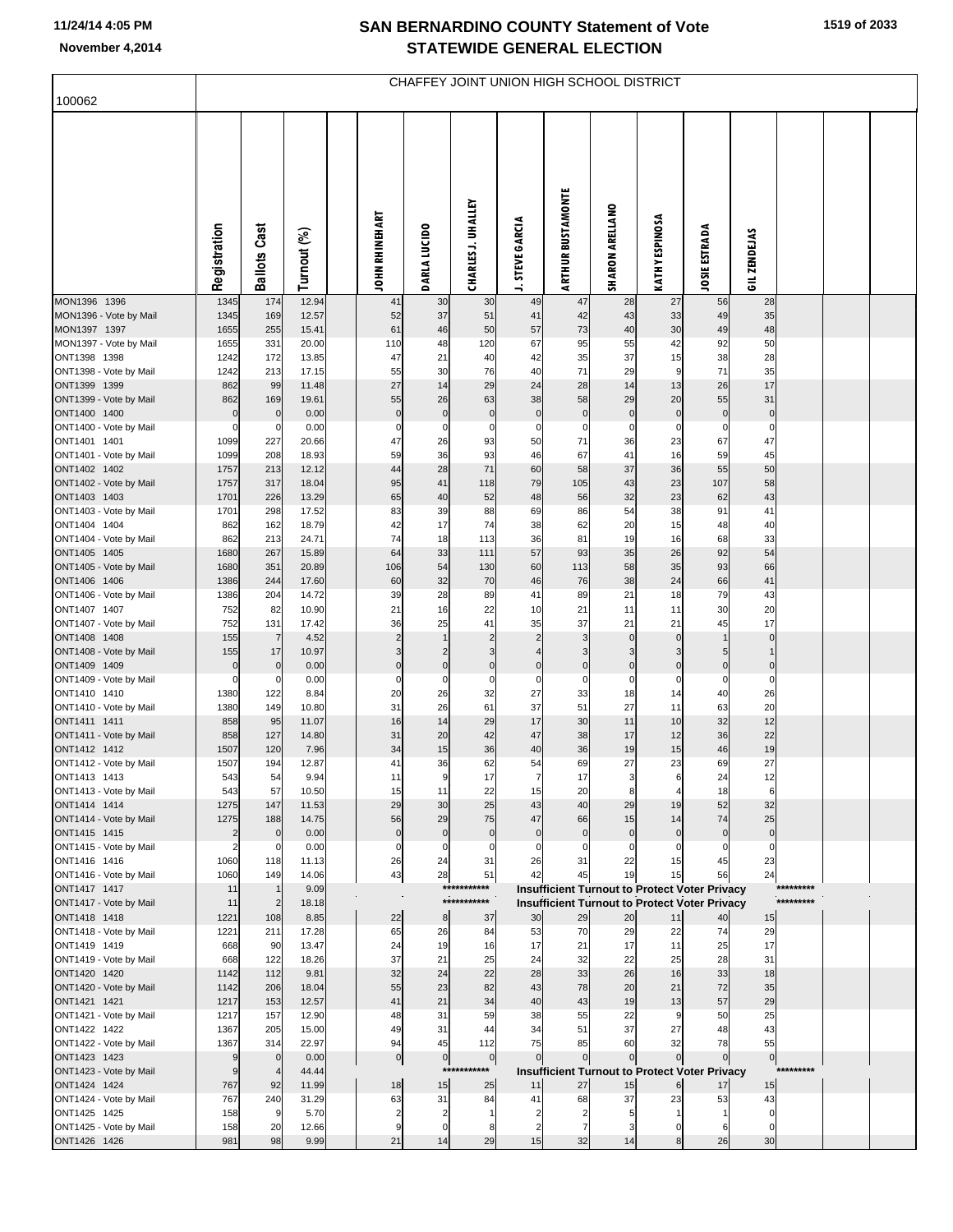| 100062                                 | CHAFFEY JOINT UNION HIGH SCHOOL DISTRICT |                                |                |  |                       |                         |                           |                        |                          |                        |                     |                                                      |                    |           |  |
|----------------------------------------|------------------------------------------|--------------------------------|----------------|--|-----------------------|-------------------------|---------------------------|------------------------|--------------------------|------------------------|---------------------|------------------------------------------------------|--------------------|-----------|--|
|                                        |                                          |                                |                |  |                       |                         |                           |                        |                          |                        |                     |                                                      |                    |           |  |
|                                        | Registration                             | <b>Ballots Cast</b>            | Turnout (%)    |  | <b>JOHN RHINEHART</b> | DARLA LUCIDO            | <b>CHARLES J. UHALLEY</b> | <b>J. STEVE GARCIA</b> | <b>ARTHUR BUSTAMONTE</b> | <b>SHARON ARELLANO</b> | KATHY ESPINOSA      | <b>JOSIE ESTRADA</b>                                 | <b>GILZENDEJAS</b> |           |  |
| ONT1426 - Vote by Mail                 | 981                                      | 207                            | 21.10          |  | 58                    | 34                      | 71                        | 42                     | 69                       | 39                     | 30                  | 80                                                   | 40                 |           |  |
| ONT1427 1427<br>ONT1427 - Vote by Mail | 677<br>677                               | 60<br>89                       | 8.86<br>13.15  |  | 14<br>26              | 6<br>13                 | 10<br>34                  | 6<br>21                | 18<br>25                 | 11<br>16               | 6<br>5 <sub>5</sub> | 21<br>26                                             | 12<br>15           |           |  |
| ONT1428 1428                           | 1353                                     | 162                            | 11.97          |  | 32                    | 25                      | 45                        | 46                     | 38                       | 23                     | 20                  | 59                                                   | 40                 |           |  |
| ONT1428 - Vote by Mail                 | 1353                                     | 168                            | 12.42          |  | 36                    | 27                      | 56                        | 46                     | 50                       | 18                     | 17                  | 67                                                   | 33                 |           |  |
| ONT1429 1429<br>ONT1429 - Vote by Mail | 1418<br>1418                             | 152<br>207                     | 10.72<br>14.60 |  | 35<br>65              | 22<br>32                | 33<br>66                  | 27<br>42               | 33<br>58                 | 31<br>22               | 9<br>17             | 39<br>48                                             | 28<br>39           |           |  |
| ONT1430 1430                           | 1501                                     | 195                            | 12.99          |  | 45                    | 36                      | 56                        | 49                     | 53                       | 28                     | 18                  | 64                                                   | 44                 |           |  |
| ONT1430 - Vote by Mail                 | 1501                                     | 270                            | 17.99          |  | 63                    | 47                      | 69                        | 56                     | 84                       | 47                     | 25                  | 77                                                   | 66                 |           |  |
| ONT1431 1431<br>ONT1431 - Vote by Mail | 1353<br>1353                             | 196<br>197                     | 14.49<br>14.56 |  | 48<br>49              | 24<br>16                | 40<br>67                  | 47<br>54               | 37<br>75                 | 23<br>26               | 19<br>22            | 45<br>77                                             | 51<br>37           |           |  |
| ONT1432 1432                           | 1552                                     | 122                            | 7.86           |  | 18                    | 25                      | 28                        | 36                     | 31                       | 19                     | 17                  | 43                                                   | 31                 |           |  |
| ONT1432 - Vote by Mail                 | 1552                                     | 168                            | 10.82          |  | 21                    | 35                      | 35                        | 60                     | 73                       | 12                     | 16                  | 94                                                   | 40                 |           |  |
| ONT1433 1433<br>ONT1433 - Vote by Mail | 1472<br>1472                             | 149<br>231                     | 10.12<br>15.69 |  | 26<br>54              | 24<br>38                | 32<br>65                  | 38<br>65               | 39<br>73                 | 19<br>38               | 22<br>31            | 53<br>75                                             | 31<br>60           |           |  |
| ONT1434 1434                           | 1697                                     | 203                            | 11.96          |  | 45                    | 32                      | 44                        | 38                     | 45                       | 41                     | 26                  | 55                                                   | 63                 |           |  |
| ONT1434 - Vote by Mail                 | 1697                                     | 344                            | 20.27          |  | 98                    | 64                      | 111                       | 59                     | 107                      | 55                     | 51                  | 94                                                   | 81                 |           |  |
| ONT1435 1435                           | 1185                                     | 162                            | 13.67          |  | 48                    | 27                      | 46                        | 34                     | 55                       | 32                     | 13                  | 46                                                   | 39                 |           |  |
| ONT1435 - Vote by Mail<br>ONT1436 1436 | 1185<br>1000                             | 191<br>89                      | 16.12<br>8.90  |  | 61<br>31              | 24<br>11                | 71<br>19                  | 49<br>18               | 52<br>18                 | 14<br>16               | 27<br>23            | 66<br>22                                             | 43<br>23           |           |  |
| ONT1436 - Vote by Mail                 | 1000                                     | 130                            | 13.00          |  | 30                    | 29                      | 40                        | 25                     | 35                       | 27                     | 21                  | 31                                                   | 39                 |           |  |
| ONT1437 1437                           | 97                                       | 11                             | 11.34          |  | 3                     | $\overline{\mathbf{c}}$ | $\mathbf 0$               | 3                      | 1                        | 1                      |                     |                                                      | $\overline{2}$     |           |  |
| ONT1437 - Vote by Mail<br>ONT1438 1438 | 97<br>35                                 | 16<br>3                        | 16.49<br>8.57  |  | 6                     | $\overline{\mathbf{c}}$ | 4<br>***********          |                        | 6                        | $\mathbf{1}$           |                     | <b>Insufficient Turnout to Protect Voter Privacy</b> | 1                  | ********* |  |
| ONT1438 - Vote by Mail                 | 35                                       | $\overline{7}$                 | 20.00          |  | $\mathbf 0$           | $\mathbf{3}$            | $\mathbf 0$               | $\mathbf 0$            | $\overline{0}$           |                        |                     |                                                      | 2                  |           |  |
| ONT1439 1439                           | 1532                                     | 228                            | 14.88          |  | 67                    | 42                      | 62                        | 50                     | 79                       | 34                     | 28                  | 57                                                   | 48                 |           |  |
| ONT1439 - Vote by Mail<br>ONT1440 1440 | 1532<br>1728                             | 284<br>223                     | 18.54<br>12.91 |  | 88<br>46              | 43<br>36                | 101<br>65                 | 65<br>30               | 99<br>76                 | 42<br>28               | 29<br>24            | 105<br>60                                            | 44<br>41           |           |  |
| ONT1440 - Vote by Mail                 | 1728                                     | 321                            | 18.58          |  | 96                    | 46                      | 98                        | 49                     | 121                      | 43                     | 47                  | 89                                                   | 50                 |           |  |
| ONT1441 1441                           | 1323                                     | 186                            | 14.06          |  | 67                    | 29                      | 54                        | 30                     | 64                       | 23                     | 26                  | 51                                                   | 40                 |           |  |
| ONT1441 - Vote by Mail<br>ONT1442 1442 | 1323<br>1479                             | 187<br>207                     | 14.13<br>14.00 |  | 60<br>59              | 28<br>25                | 73<br>48                  | 28<br>50               | 60<br>65                 | 41<br>25               | 31<br>30            | 52<br>62                                             | 38<br>38           |           |  |
| ONT1442 - Vote by Mail                 | 1479                                     | 283                            | 19.13          |  | 74                    | 36                      | 100                       | 51                     | 101                      | 35                     | 38                  | 98                                                   | 48                 |           |  |
| ONT1443 1443                           | 1689                                     | 220                            | 13.03          |  | 55                    | 33                      | 53                        | 28                     | 74                       | 30                     | 14                  | 69                                                   | 46                 |           |  |
| ONT1443 - Vote by Mail<br>ONT1444 1444 | 1689<br>1468                             | 295<br>212                     | 17.47<br>14.44 |  | 86<br>56              | 34<br>37                | 100<br>60                 | 42<br>27               | 104<br>65                | 42<br>26               | 44<br>21            | 90<br>57                                             | 65<br>40           |           |  |
| ONT1444 - Vote by Mail                 | 1468                                     | 241                            | 16.42          |  | 70                    | 37                      | 91                        | 48                     | 88                       | 52                     | 17                  | 81                                                   | 54                 |           |  |
| ONT1445 1445                           | $\mathbf{0}$                             | $\mathbf{0}$                   | 0.00           |  | $\overline{0}$        | $\mathbf{0}$            | $\mathbf 0$               | $\Omega$               | $\overline{0}$           | $\mathbf 0$            | $\mathbf 0$         | $\mathbf 0$                                          | $\overline{0}$     |           |  |
| ONT1445 - Vote by Mail<br>ONT1446 1446 | $\mathbf{0}$                             | $\Omega$                       | 0.00<br>100.00 |  | $\overline{0}$        | $\mathbf 0$             | $\Omega$<br>***********   |                        | $\mathbf 0$              | $\Omega$               |                     | $\Omega$                                             | $\overline{0}$     | ********* |  |
| ONT1446 - Vote by Mail                 |                                          | <sup>0</sup>                   | 0.00           |  | $\mathbf 0$           | 0                       | $\overline{0}$            | 0                      | <sub>0</sub>             | $\mathbf 0$            | $\mathbf{0}$        | <b>Insufficient Turnout to Protect Voter Privacy</b> | $\mathbf{0}$       |           |  |
| ONT1447 1447                           |                                          | $\Omega$                       | 0.00           |  | $\Omega$              | $\mathbf 0$             | $\mathbf{0}$              |                        | $\Omega$                 |                        |                     |                                                      | $\Omega$           |           |  |
| ONT1447 - Vote by Mail                 | $\Omega$                                 | $\mathbf{0}$<br>$\overline{0}$ | 0.00<br>0.00   |  | $\Omega$              | $\Omega$<br>$\Omega$    | $\Omega$<br>$\Omega$      |                        | $\Omega$                 |                        |                     |                                                      | $\Omega$           |           |  |
| ONT1448 1448<br>ONT1448 - Vote by Mail |                                          | $\mathbf{0}$                   | 0.00           |  |                       | $\mathcal{C}$           | $\Omega$                  |                        |                          |                        |                     |                                                      | $\Omega$           |           |  |
| ONT1449 1449                           |                                          | $\mathbf 0$                    | 0.00           |  | C                     | $\mathcal{C}$           | $\Omega$                  |                        |                          |                        |                     |                                                      | 0                  |           |  |
| ONT1449 - Vote by Mail                 |                                          | 0                              | 0.00           |  |                       |                         |                           |                        |                          |                        |                     |                                                      |                    |           |  |
| ONT1450 1450<br>ONT1450 - Vote by Mail |                                          | $\Omega$                       | 0.00<br>0.00   |  | $\Omega$<br>$\Omega$  | $\mathcal{C}$           |                           |                        |                          |                        |                     |                                                      |                    |           |  |
| ONT1451 1451                           | 8                                        | $\mathbf{0}$                   | 0.00           |  | $\overline{0}$        | $\mathbf 0$             | $\Omega$                  |                        |                          |                        |                     |                                                      | $\Omega$           |           |  |
| ONT1451 - Vote by Mail                 | 8                                        |                                | 50.00          |  |                       | ***                     | *******                   |                        |                          |                        |                     | <b>Insufficient Turnout to Protect Voter Privacy</b> |                    | ********* |  |
| ONT1452 1452<br>ONT1452 - Vote by Mail | 1452<br>1452                             | 139<br>192                     | 9.57<br>13.22  |  | 31<br>40              | 25<br>27                | 30<br>49                  | 18<br>27               | 33<br>57                 | 17<br>34               | 15<br>15            | 24<br>65                                             | 23<br>28           |           |  |
| ONT1453 1453                           | 40                                       | 5                              | 12.50          |  | $\overline{a}$        | $\overline{c}$          | 1                         |                        | $\mathbf{1}$             | 3                      | $\overline{2}$      |                                                      | $\overline{0}$     |           |  |
| ONT1453 - Vote by Mail                 | 40                                       | 3                              | 7.50           |  |                       | ***                     | *******                   |                        |                          |                        |                     | <b>Insufficient Turnout to Protect Voter Privacy</b> |                    | ********* |  |
| ONT1570 1570<br>ONT1570 - Vote by Mail | 631<br>631                               | 55<br>62                       | 8.72<br>9.83   |  | 19<br>15              | 11<br>11                | 11<br>20                  | 14<br>12               | 11<br>14                 | 13                     | 10                  | 14                                                   | 6<br>13            |           |  |
| ONT1571 1571                           | 1176                                     | 194                            | 16.50          |  | 49                    | 30                      | 71                        | 36                     | 69                       | 27                     | 22                  | 59                                                   | 34                 |           |  |
| ONT1571 - Vote by Mail                 | 1176                                     | 248                            | 21.09          |  | 82                    | 36                      | 100                       | 57                     | 81                       | 34                     | 21                  | 77                                                   | 42                 |           |  |
| ONT1572 1572                           | 663<br>663                               | 70<br>89                       | 10.56<br>13.42 |  | 16<br>27              | 8<br>14                 | 14<br>28                  | 24<br>26               | 20<br>26                 | 3<br>14                | $\overline{4}$<br>9 | 27<br>28                                             | 15<br>10           |           |  |
| ONT1572 - Vote by Mail                 |                                          |                                |                |  |                       |                         |                           |                        |                          |                        |                     |                                                      |                    |           |  |